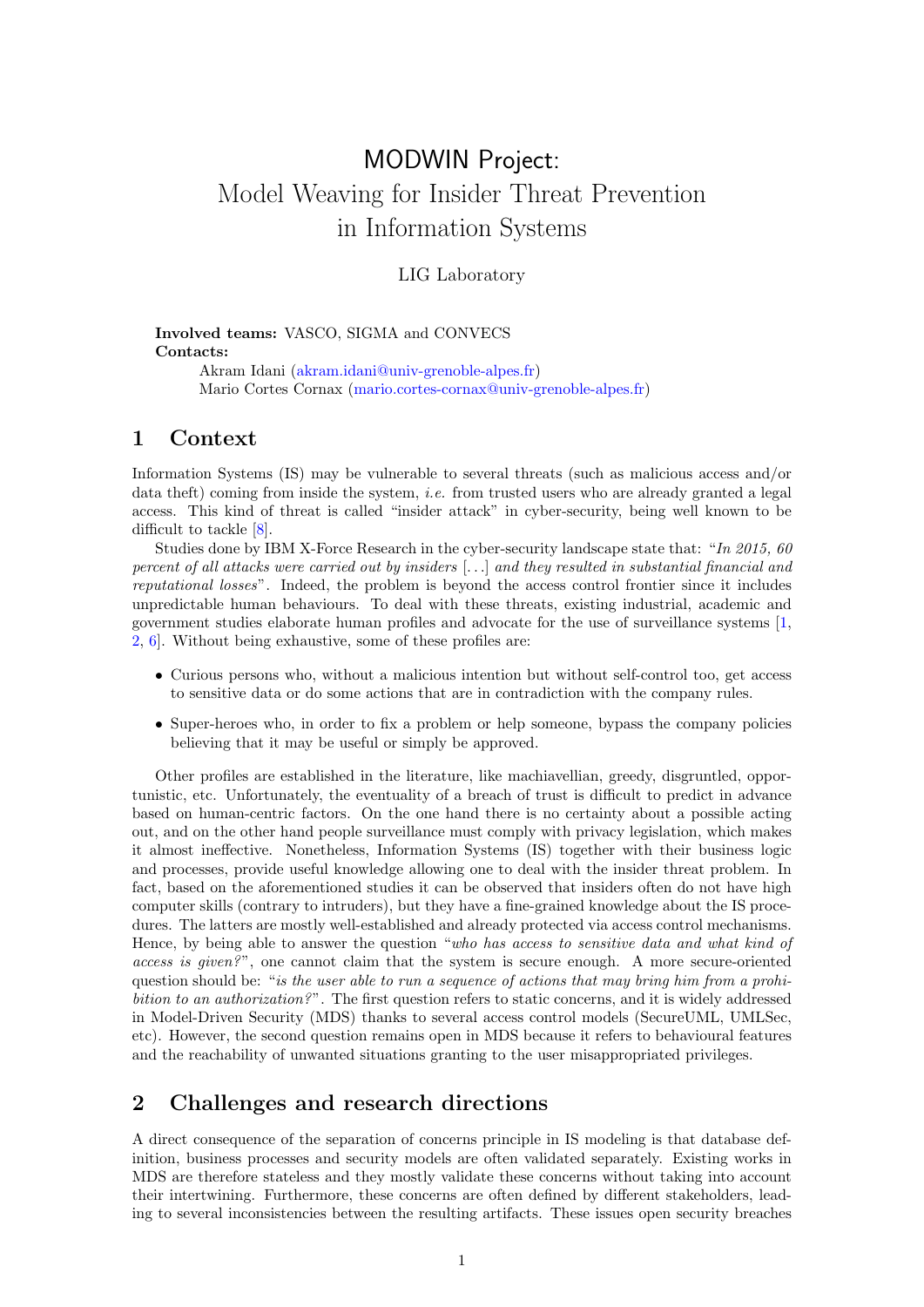that may favour insider threats. A well known insider attack is the one that occurred in 'Société Générale'. This attack resulted in a net loss of \$7.2 billion to the bank<sup>[1](#page-1-0)</sup>. The insider circumvented internal security mechanisms to place more than \$70 billion in secret, unauthorized derivatives trades. Through authorized actions and acceptable processes, he was able to cover up operations he made on the market by introducing into the system fictive offsetting inverse operations, so that the unauthorized trades were not detected. To deal with this kind of threats in IS, we focus on two challenges:

- Capture relationships between the various IS concerns (data, security policies and processes). To this purpose we suggest to use dedicated domain-specific languages and formal methods in order to define their respective semantic domains. On this aspect, a preliminary work has been done in [\[4\]](#page-2-4), where we proposed a first version of a weaving model as well as a prototype in order to map three languages supporting the aforementioned concerns.
- Propose automated dynamic analysis of reachability properties to establish that a system evolves as expected and that unwanted situations are not possible, which would prevent insider threats. On this propose, we suggest the integration of already developed tools in the LIG lab; especially, Meeduse<sup>[2](#page-1-1)</sup> (by VASCO) and CADP<sup>[3](#page-1-2)</sup> (by CONVECS).

## 3 Solutions to explore

The gap between data, security policies and business processes is generally due to the lack of alignment between their underlying models. In fact, the data model and the business process model are often designed and developed by different teams even if a Business Process Management System (BPMS) is used: the data management team, which is mainly interested in the database implementation, and the process management team, that is composed of analysts without particular software skills. The fact that the standard language for process modeling BPMN (Business Process Model and Notation) does not integrate the data model, accents this gap. Since these teams use their own models and methodologies, the resulting artifacts are unrelated and the interaction between data and processes remains informal. Thereby, this issue gave rise to a plethora of data-centric process modeling approaches, but they do not support security concerns. Furthermore, most of access control models and engines are fine grained and start by identifying sensitive data of an IS and the corresponding protection mechanisms, but they do not support business process modeling. These issues recall a more general challenge, which concerns model weaving in the MDE community. The idea of model weaving is to capture and reify relationships between heterogeneous model elements. This would lead to a so-called weaving model, whose elements represent relationships (e.g. equality, concatenation, equivalence, etc) and the related elements.

In our context, models refer to: data model  $(e.g. \text{ UML class diagram}, E/R \text{ schema}, \text{domain})$ ontology), security model (e.g. RBAC, ABAC) and business process model (e.g. BPMN, UML activity diagram). To support the integration of the underlying modeling languages and notations and favour a formal reasoning about their correctness, the current project builds on the Meeduse [\[3\]](#page-2-5) language workbench. Meeduse is the only existing language workbench today that allows one to formally instrument a domain-specific language in order to prove its correctness. The tool has had several realistic applications and won two awards at the Transformation Tool Contest (TTC'19): best verification and audience award. Meeduse applies B specifications to define the semantics of a DSL and embeds ProB [\[7\]](#page-2-6) (a model-checker of the B method) for the execution capabilities. The formalisation of the three concerns in Meeduse belongs to an ongoing collaboration between VASCO and SIGMA [\[4\]](#page-2-4). The two teams shared their skills in business process modeling (SIGMA) and model-driven security (VASCO) and co-supervised two M2 students about this topic, resulting in an international workshop publication [\[4\]](#page-2-4). The aim of the current project is, on the one hand, to strengthen this collaboration and advance the current results, and on the other hand, to provide practical and tool-assisted solutions for the extraction of security flaws in IS.

The weaving model leading to the alignment of the three concerns is under construction and is not yet formally defined. In fact, it is important to identify the required design strategies in order to guide the definition of access control rules within the various models. These strategies can be:

• extend a business process model by some security mechanisms without defining explicit data access control; or

<span id="page-1-1"></span><span id="page-1-0"></span><sup>&</sup>lt;sup>1</sup>The New York Times. French Bank Says Rogue Trader Lost \$7 Billion. January 2008. <sup>2</sup><http://vasco.imag.fr/tools/meeduse/>

<span id="page-1-2"></span><sup>3</sup><https://cadp.inria.fr>